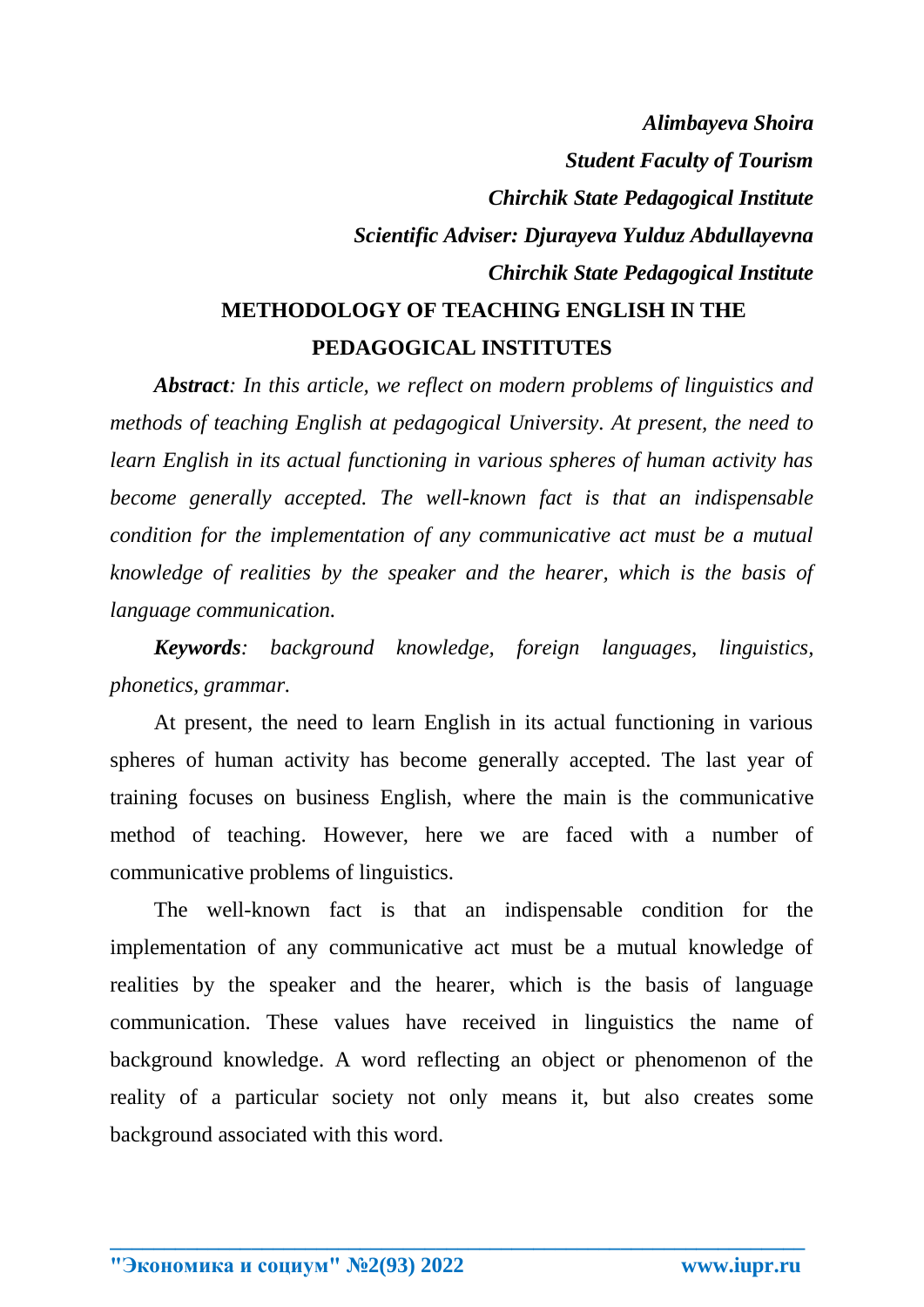The experience of teaching shows that even at advanced stages of education, students admit a significant number of errors both in the performance of exercises and when using substantive constructions in conversational practice.

Incorrect use of these structures in the composition of a complex sentence leads to a violation of the logic of the utterance and, as a consequence, to nonfulfillment of the tasks of communication.

The transition from cultural to individual is manifested in the projection of cultural significance through the prism of some of its own properties, attitudes. This is the barrier in communication, which is called psychological, and is the most difficult to overcome in communication between individuals, because For all people the mechanism of "encryption" and "decryption" is different and depends on various reasons, one of which is the different psychology of people. Therefore, the urgency of the communicative problem has now acquired an unprecedented poignancy. This problem is also connected with one of the problems of translation theory, namely with the ways of transferring the equivalent vocabulary, ie. Vocabulary, which has no analogues in a different culture. It, in turn, creates a great obstacle in communication between people of different cultures. The solution to this problem we see in the expansion of background knowledge of students. Background vocabulary are words or expressions that have additional content and accompanying semantic or stylistic nuances that overlap with its basic meaning, known to the speaker and listener belonging to a given language culture. Therefore, an important stage in teaching communication is to familiarize students with the realities, traditions and customs of English-speaking countries. In our university in the course of teaching a foreign language much attention is paid to the elements of linguistics. The use of the linguistic and cultural aspect contributes to the formation of the motivation of the teaching, which is very important in the conditions of studying in the college because foreign language communication is not supported by the language environment.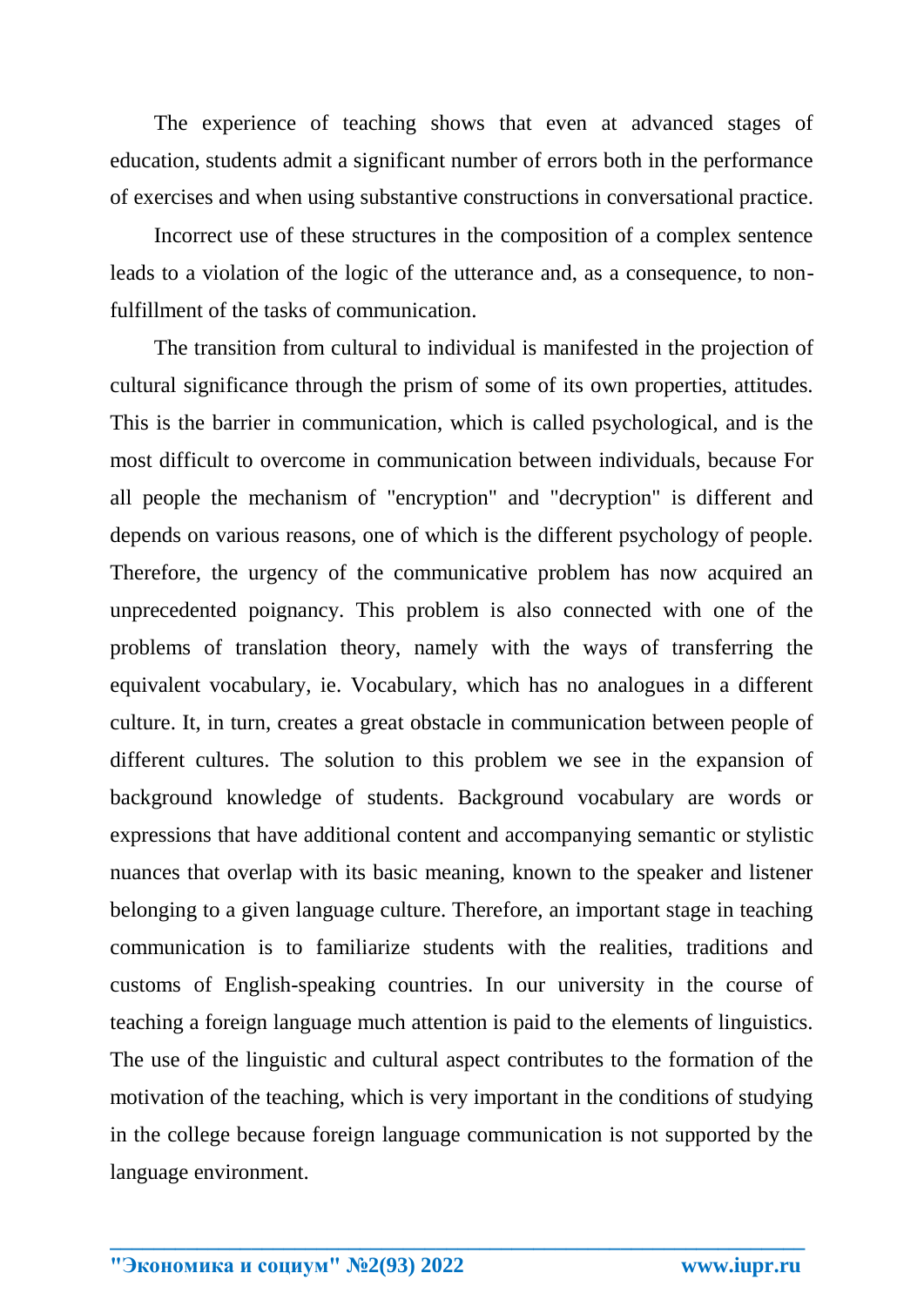When learning a language, simultaneously with the condition of each lexeme, the lexical concept associated with it is formed. If the lexeme is acquired and articulated correctly, this does not yet indicate that the lexical concept has been completed. In the educational process, it should be borne in mind that the word is simultaneously a sign of reality and a unit of language. Therefore, nonequivalent and background vocabulary needs comment, requires special attention of the teacher. Equivalent vocabulary is the property of culture. If we compare two national cultures, then we can conclude that they never completely coincide. This follows from the fact that each language consists of national and international elements, and for each culture the totality of these elements will be different.

Since there is parallelism between language and culture, it is necessary to talk about national and international elements not only in cultures, but also in the languages of their servants. The introduction of students to the culture of English-speaking countries is an integral part in teaching a foreign language. In our practice, we constantly draw the attention of students to the culturological aspect, namely, what traditions and customs exist in the culture of the country whose language they are studying. We introduce students to language units that most clearly reflect the national characteristics of the culture of the native speaker of the language and among its existence. In addition, the content of the national culture also includes the social component, on the basis of which knowledge about the realities and rights of the countries of the studied language, knowledge and skills of communicative behavior in acts of speech communication, skills and abilities of verbal and non-verbal behavior are formed.

Due to the fact that students do not have the opportunity to communicate directly with the native speaker of the language being studied, the teacher needs to explain and explain certain features of the culture of native speakers, we often face the problem of students' lack of understanding of the characteristics and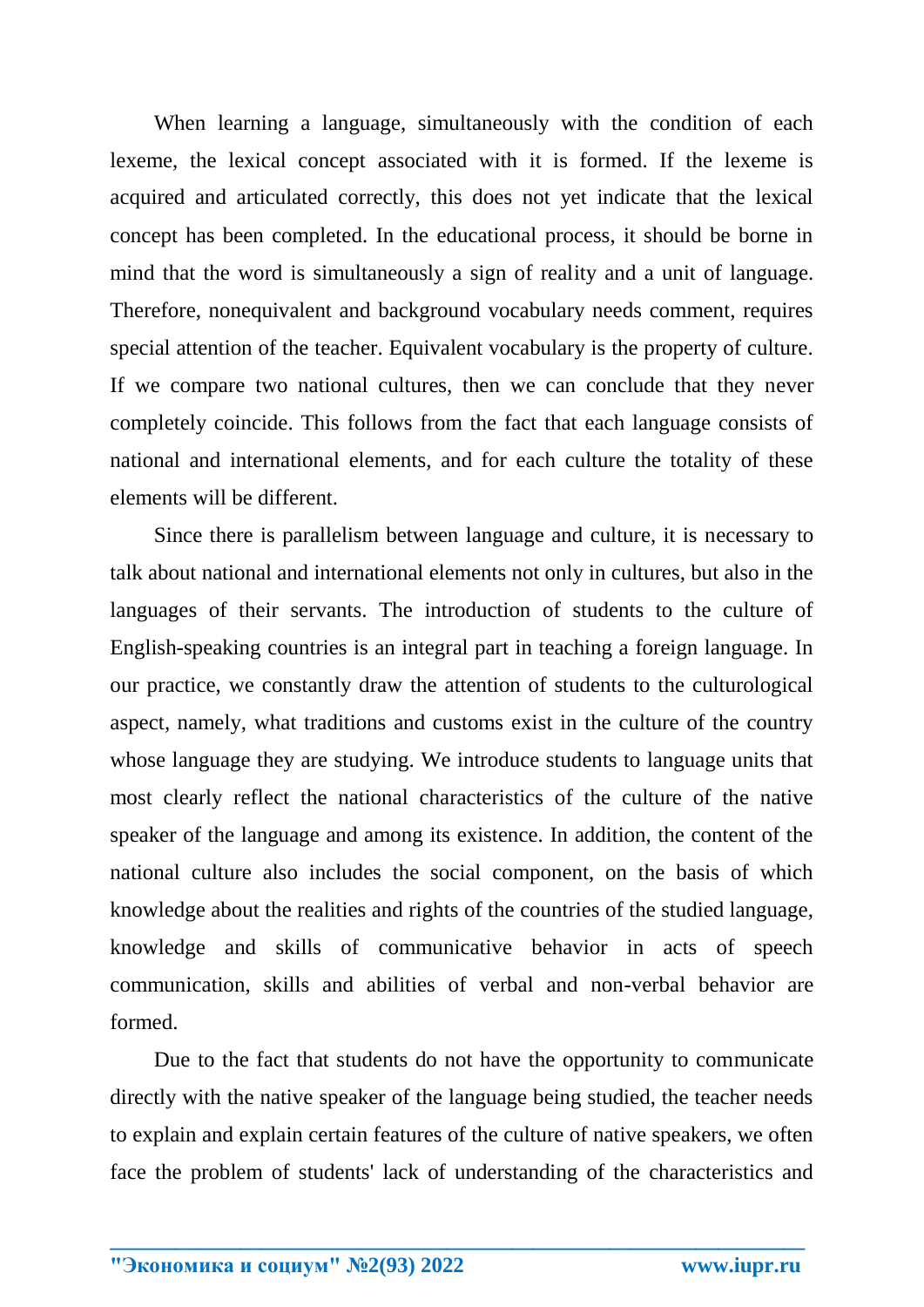culture of the native speaker. In this regard, we are trying to select the language material reflecting the culture of the country of the studied language, the socalled realities. In realities, the closeness between language and culture is most clearly manifested. A distinctive feature of reality from other words of the language is the nature of its substantive content, i.e. A close connection of the designated reality of an object or phenomenon with a national one, on the one hand, and a historical period of time, on the other. Reality as a linguistic phenomenon is most closely connected with the culture of the country of the studied language, since it has a national and historical color.

Following the communicative system - activity approach in the study of the English language, we in our practice try to implement such a method of instruction, in which an orderly, systematized and mutually related teaching is conducted to a foreign language as a means of communication in the context of the verbal activity modeled in the classroom, an integral and integral part of the overall (Extralinguistic) activity. Communicative system-activity approach implies complete and optimal systematization of the relationship between the components of the content of training. These include the system of general (for example, extralinguistic, pedagogical) activity, the system of speech activity, the system of speech communication (communication, interaction and mutual perception), the system of the foreign language being studied, the system correlation of native and foreign languages (their consciously comparative analysis) Speech mechanisms (speech generation, speech perception, speech interaction, etc.), text as a system of speech products, a system of structural speech formations (dialogue, monologue, monologue in dialogue, different Types of speech utterances and messages, etc.), the system (process) of mastering a foreign language, the system (structure) of speech behavior of a person. As a result of this approach, the system of foreign language mastering is formed, implemented and operates as a means of communication in the broad sense of the word.